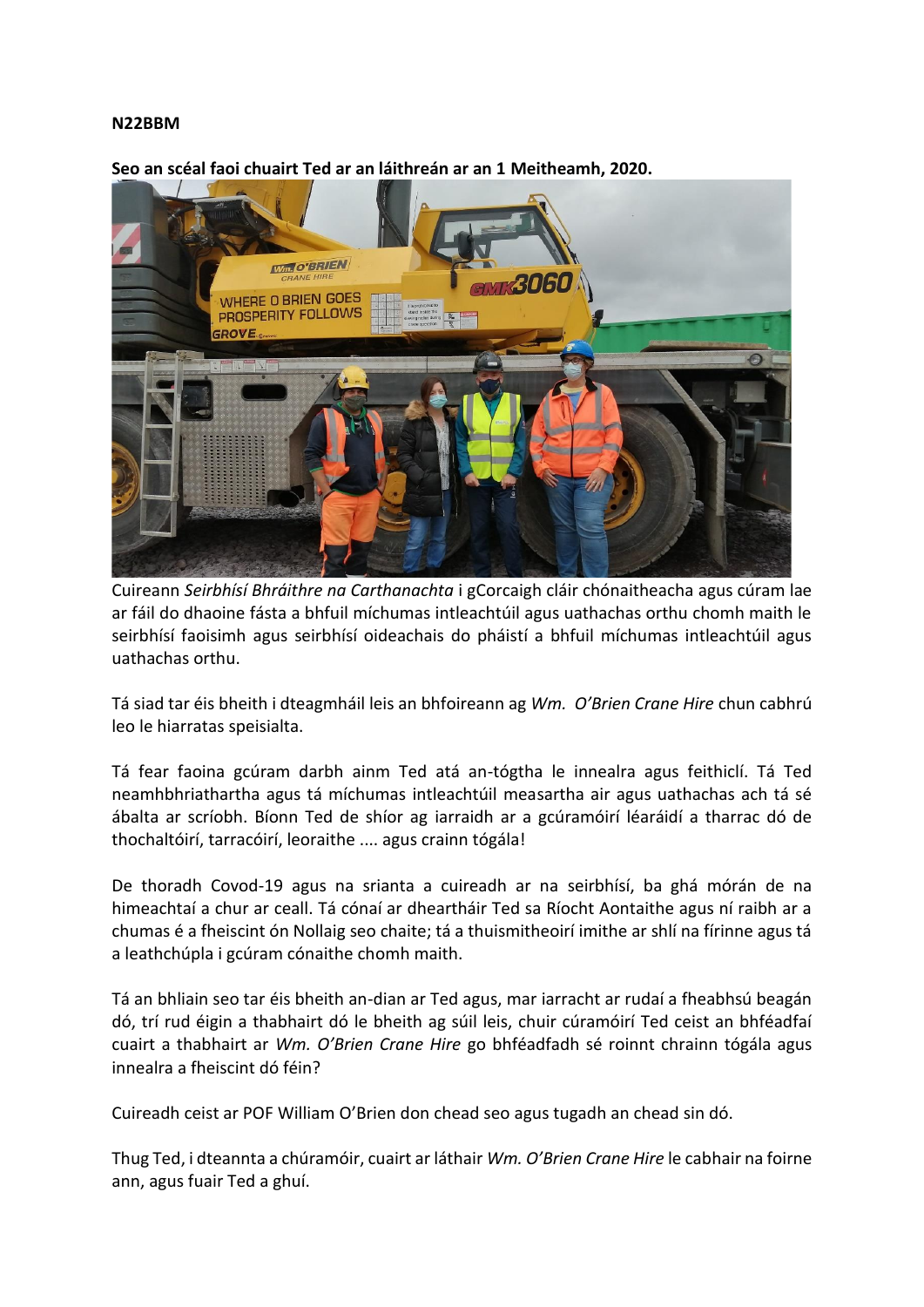De thoradh ar an rath a bhí leis an gcuairt ar *Wm. O'Brien Crane Hire*, cinneadh ar thuras eile a eagrú, an uair seo turas ar laithreán forbartha bóthair N22 Baile Bhuirne - Maigh Chromtha. Is í June Walton ó *Jons Civil Engineering/John Cradock JV*, an príomh-chonraitheoirí, a dhein áisitheoireacht ar chuairt Ted ar an 01 Meitheamh 2021.

## **Aiseolas a fuarthas ón té a eagraigh cuairt Ted ar an laithreán:**

"Díreach chun go raibh míle maith agaibh a rá leis an bhfoireann ar fad ag Jons as an t-am a thógaint agus ligint do Ted cuairt a thabhairt agus am a chaitheamh le rud a bhfuil grá anmhór agus paisean aige dó. Deir na Cúramóirí agus foireann *Bhráithre na Carthanachta*, a thugann aire do Ted, gur tháinig feabhas mór air tar éis na cuairte. Bíonn sé go sona sásta anois ag tarrac léaráidí den treallamh ar fad a raibh de chneastacht ionaibh ligint dó a fheiscint."

Táimid ar fad ag *Jons Civil Engineering/John Cradock JV* thar a bheith sásta a chlos go raibh rath chomh mór ar chuairt Ted agus guímid gach raith air sa todhchaí.

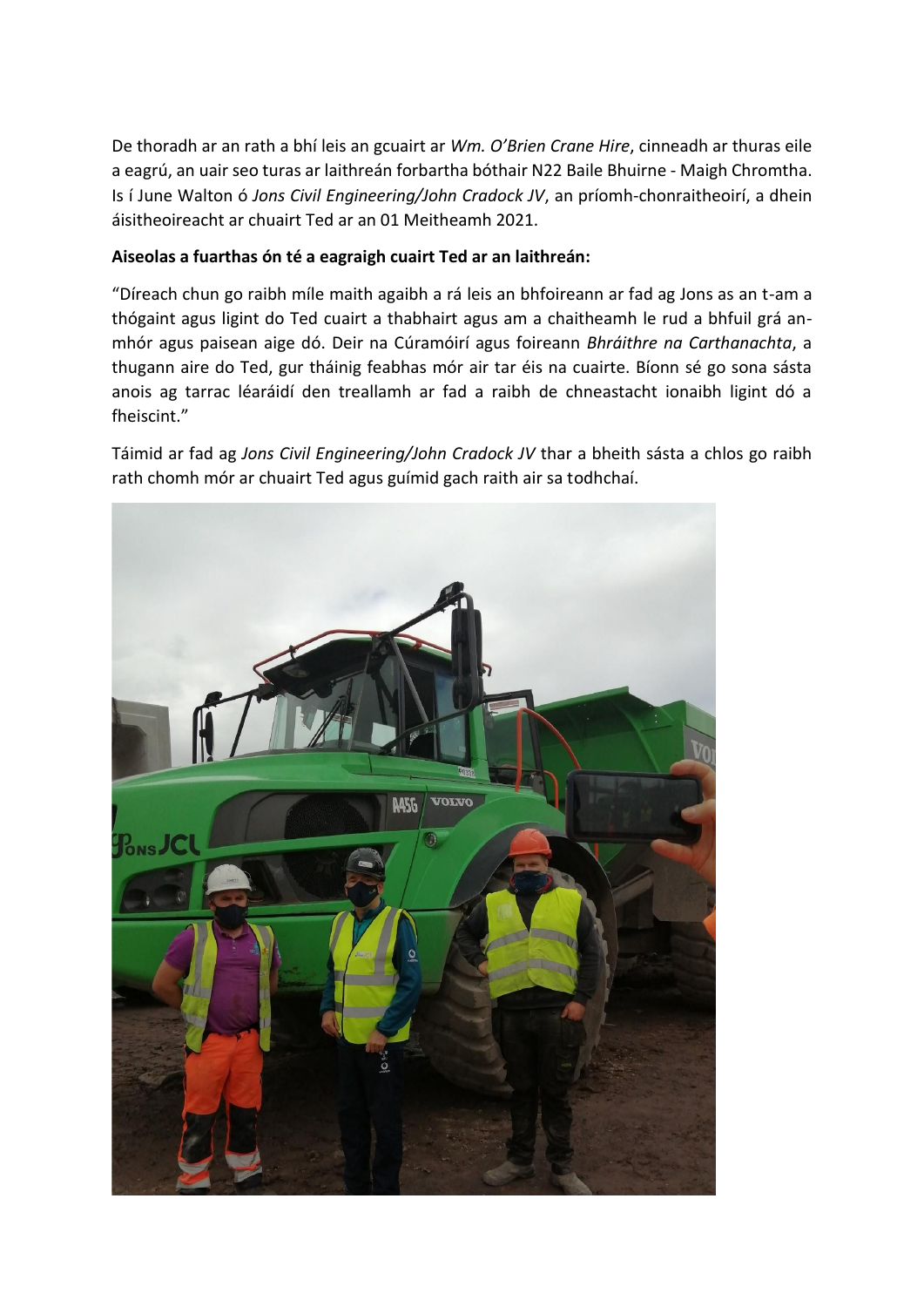## **The Story of Ted's visit on 1st June 2021**

The Brothers of Charity Services in Cork provide residential and day service programmes for adults with learning disabilities and autism, as well as respite and educational services for children with intellectual disabilities and autism.

They have previously reached out to the Wm. O'Brien Crane Hire team to help with a special request.

In their care they have a man called Ted who is absolutely besotted with machinery and vehicles. Ted is non-verbal and has moderate intellectual disability and autism but he can write. Ted is always asking his carers to draw him diggers, tractors, lorries....and cranes! Due to Covid and the restrictions placed upon the services, a lot of activities have had to be suspended. Ted's brother lives in the UK and he hasn't been able to see him since last Christmas; his parents are both dead and his twin is also in residential care.

This year has been exceptionally difficult for Ted and, in an effort to try and cheer him up, by giving him something to look forward to, Ted's carers had asked if it would be possible to arrange a visit to Wm. O'Brien Crane Hire so that he could see some cranes and machinery up close?

CEO William O'Brien was approached for permission and the answer was yes!

Ted, along with his carer, visited the Wm. O'Brien Crane Hire premises and with the assistance of their team, Ted's wish had come true.

Because of the success of his trip to Wm. O'Brien Crane Hire, it was decided to arrange another trip, this time to the N22 Baile Bhuirne to Macroom Road Development site. June Walton of Jons Civil Engineering/John Cradock JV, the main contractor, facilitated Ted's site visit on 1<sup>st</sup> June last.

We have included some pictures from Ted's site visit, which he really enjoyed:

## **Feedback received from the organiser of Ted's site visit:**

"Just to say a big thank you to the Jons team for taking the time to allow Ted to visit and spend time with what he has a real love and passion for. The Carers and staff of the Brothers of Charity, who look after Ted, have seen a major improvement in him after his visit. He is now happily spending time drawing all the equipment that you so kindly allowed him to see."

All of us at Jons Civil Engineering/John Cradock JV are delighted to hear that Ted's visit was such a success and we wish him all the best for the future.